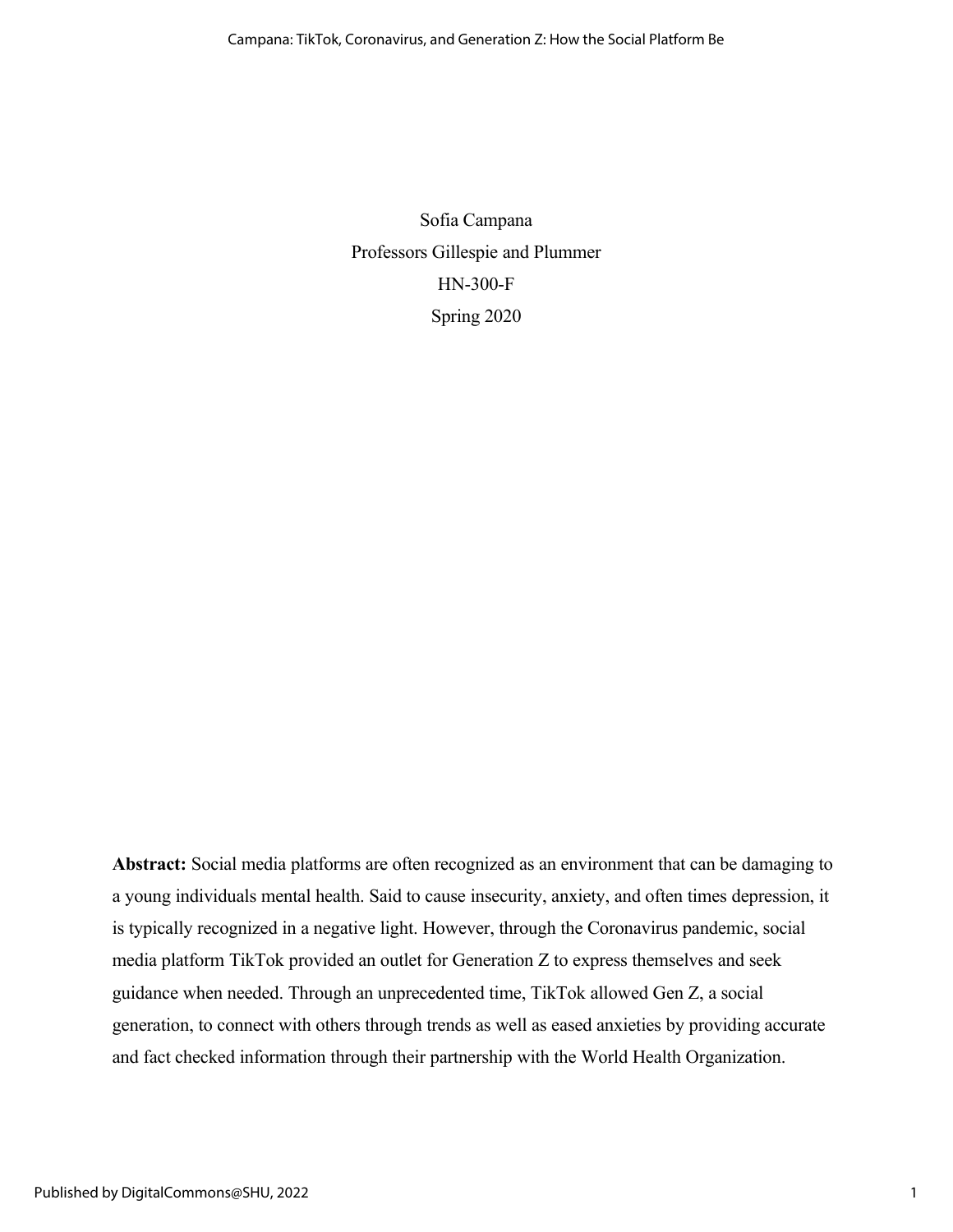# How TikTok Provided an Outlet for Generation Z to Face Pandemic Related Mental Health **Struggles**

When the first case of the Coronavirus entered the United States in January of 2020, the country had no knowledge of what was in store for the coming months. As the virus grew to be a worldwide pandemic, the Northeastern United States began to shut down. Restaurants and other businesses closed for the foreseeable future, schools shut down, extracurriculars cancelled, and governors issued stay at home orders. It felt as if the world, and time, came to a halt. 6-feet rules and masks made us feel more apart than ever and many citizens felt lonely and anxious on account of struggling with issues such as: separation from friends and family, financial losses, health concerns, navigating online academics and many other pandemic related problems. But through it all, there is evidence that Generation  $Z^1$ , some of those hit hardest with mental health problems during the pandemic, found a way to cope with an unlikely hero. A Chinese social media app called TikTok. Time and again, social media is acknowledged as a virtual domain that can potentially be damaging to user's mental health; however, there is corroboration which shows that TikTok may have become just the outlet that Gen Z'ers who faced new mental health struggles throughout the pandemic, were looking for.

## **Generation Z and How Social Media Affects Them**

In pre-Covid times as we would now call them (and as they may be known in history books for that matter), Generation Z has been avowed by many mental health experts and other professionals, to be a generation that is most affected by mental health issues. According to a research study conducted in 2017 by Western Governors University, only 45% of Gen Z individuals considered their mental health to be good or excellent.<sup>2</sup> Substantial amounts of research studies have been conducted to decipher just what caused this generations mental health to be so at risk. As studies show, many have concluded that the often-toxic environment of social media platforms that has developed as the generation grew up in the digital age has been a substantial contributing factor. According to A.G. Setko, E.V. Bulycheva, and N.P. Setko's book titled *Peculiarities of prenosological changes in mental and physical health of students from Generation* 

<sup>&</sup>lt;sup>1</sup> Generation Z is the newest generation. Born between 1997-2015, their ages range from 6 to 24 years of age. They account for nearly 68 million citizens of the United States.

Kasasa, *Boomers, Gen X, Gen Y, and Gen Z Explained,* (Kasasa, 2021)

<sup>2</sup> Annie E. Casey Foundation, *Generation Z and Mental Health,* (AECF, March 2021)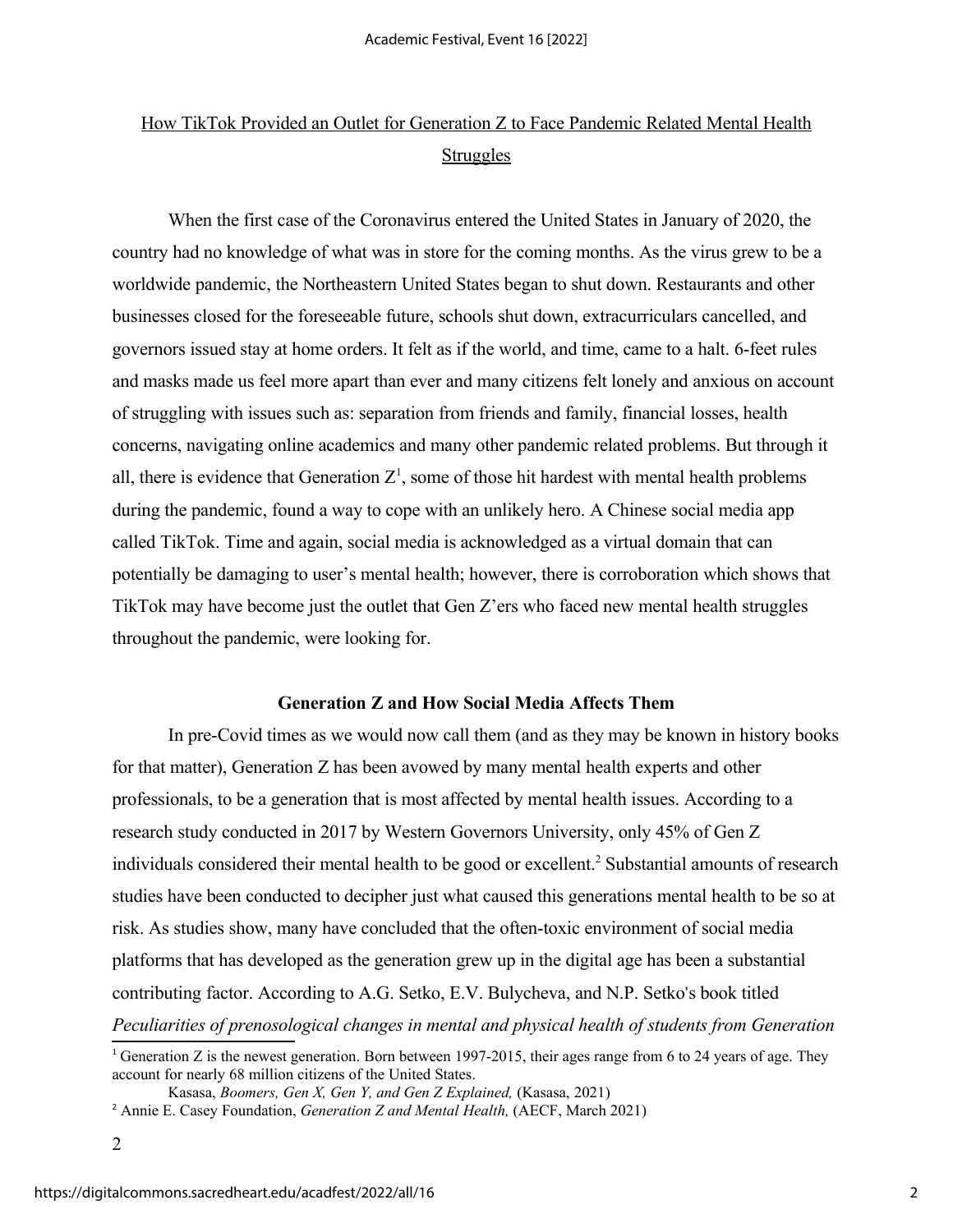*Z,* "At present children pursue a lifestyle that differs significantly from those of previous generations and is characterized with low physical activity, short amount of time spent outdoors, and great educational loads […] for example, information and communication technologies being actively and profoundly used by modern children, causes risks for mental and physical health."<sup>3</sup>As they grew up, children traded their outdoor activities and creative time for time spent on their iPad or iPhones, a majority of which is spent of social media sites.

As reported by an NBC News report on data from Common Sense Media, even before the pandemic teens are spending an average of 7.5 hours a day on their screens<sup>4</sup>. These hours spent on screen time can have lasting effects on these teens and young adults. According to Dr. Christine Carter of Berkley's Greater Good magazine, three risks that are associated with this screen time are materialism, insecurity, and loneliness.

To begin, screen time that is spent on social media platforms can affect the way teens think. These teens often value individualistic attitudes rather than community involvement. Dr. Carter writes, "Surprisingly, they are less likely to think about or be engaged in social issues, even though social media can be a great way to spread ideas and information related to the issues teens care about. And heavy users of social media are far more likely to want material things like new cars and vacation homes (and to believe these things are important in life)."<sup>5</sup> With easy access to information on social issues, you would think the individuals of Generation Z would be more involved in their community; but this is not the case. Access to social media creates this generation to be materialistic as they see unrealistic pictures of others on their feed with nice cars, nice clothes, and big houses. This creates the idea that these young individuals need these materialistic things to earn more likes, therefore, feeling more valued and liked by others.

Similarly, the same scrolling through social media that causes materialism also causes insecurities. Dr. Christine Carter writes, "A one-minute scroll through Instagram—filled with photoshopped selfies taken painstakingly from an angle that makes someone look her thinnest can easily make even a secure and self-confident teen feel her normal body is disgusting and aberrant. Uber-wealthy teens and young celebrities, who on some level seem like peers, post "wealthies" (selfies that display their wealth) while flying around the world in their family's

<sup>3</sup> Setko, Bulycheva, and Setko, *Peculiarities of prenosological changes in mental and physical health of students from Generation Z,* (The Orenburg State Medical University, 2019) 158.

<sup>4</sup> Brett Arends, *Teens are spending nearly half their waking hours on screens – and that can have scary, lasting effects,* (MarketWatch, 2019)

<sup>&</sup>lt;sup>5</sup> Christine Carter, *Three Risks of Too Much Screen Time for Teens*, (Greater Good Magazine, 2018).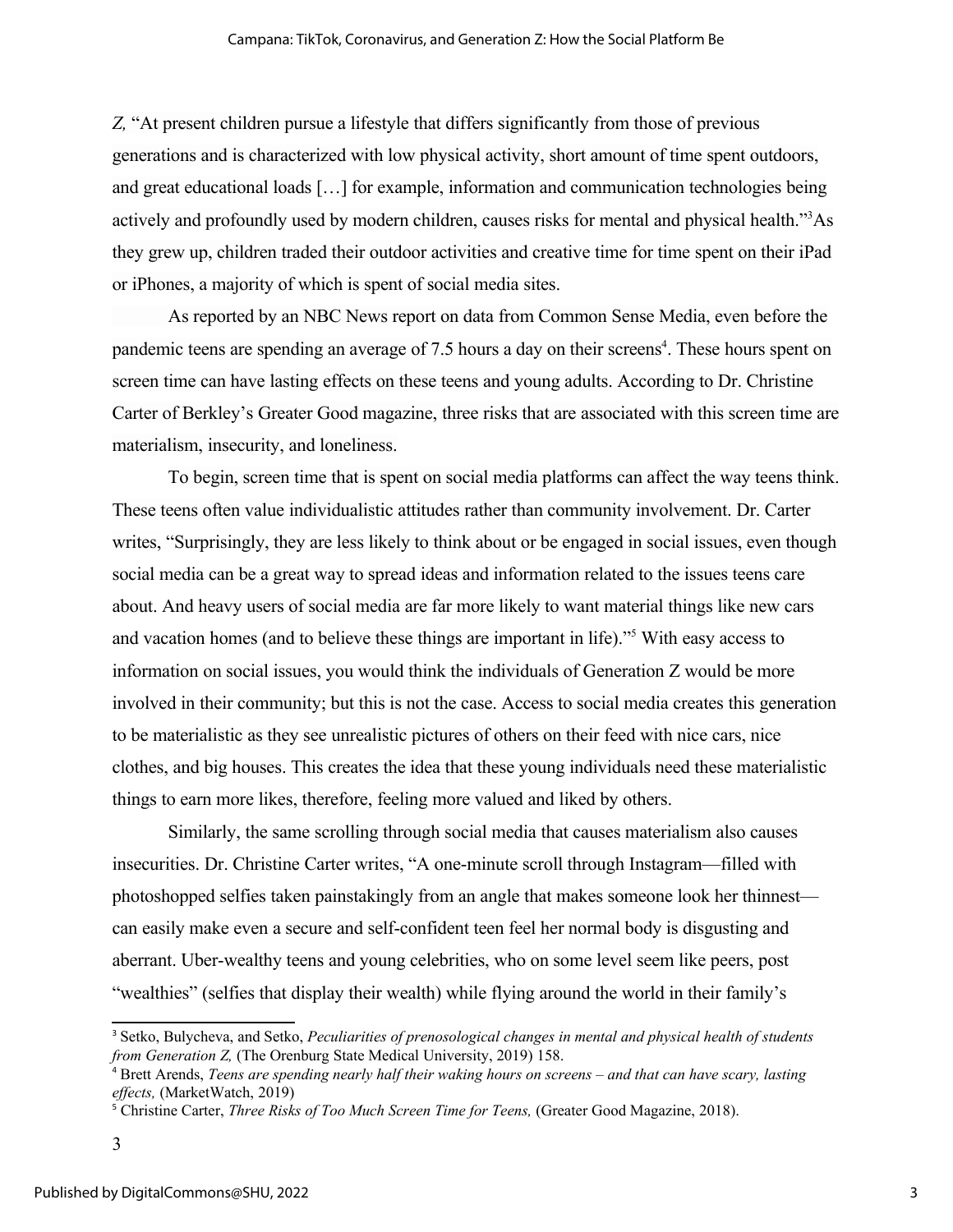private jets."<sup>6</sup> Often times, celebrities and other people use social media to only show what they want people to see, posting only images and videos of themselves at their best, making their life seem appealing, entertaining, and lavish. When young adults see these posts, it's showing unrealistic standards, especially for people their age. They base their standards of beauty off of photos that are photoshopped; people blurring their blemishes, whitening their teeth, and making their waist-size skinnier. Photoshopping like this along with being exposed to teens of "uberwealthy" families causes these Generation Z individuals to compare their lives, their wealth, and their bodies to what they are seeing on their feed. This causes them to become insecure, which can turn into an unhealthy obsession of becoming an unrealistic version of themselves. If these individuals were only seeing images and videos of people much like themselves, or others who have it worse, they may not develop these insecurities.

Lastly, constant screen time can lead to loneliness. This comes off as surprising on account that they have access to constant social interaction at the touch of their fingers. Dr. Christine Carter writes once more, "my teens are constantly communicating with literally hundreds of kids through text and social media and video chat—more teenagers now feel left out and lonely than ever before (or at least since we started measuring these things)."<sup>7</sup> Though these teens can reach out and talk to others when they feel, they can also see what everyone is doing at almost any given moment, leading them to be able to see when they are being left out. Along with this, it is blatantly obvious that the more time these individuals spend on their screens, the less time they are having face-toface encounters with friends and family. Since they do not need to see each other in person to be able to communicate, they are not getting together with friends and family as often as they used to. Research psychologist Jean Twenge reported, "The number of teens who get together with their friends every day has been cut in half in just 15 years, with especially steep declines recently."<sup>8</sup> This generation seems lonely because quite frankly, social media screen time causes them to be alone.

Loneliness can have devastating impacts on one's mental health. Andrew Stickley and Ai Koyanagi wrote an exceptional journal article regarding loneliness and how it affects mental health and could potentially cause the development of mental disorders. Within the article, they defined loneliness as "a distressing feeling arising from perceived deficiencies of one's social

<sup>6</sup> Christine Carter, *Three Risks of Too Much Screen Time for Teens,* (Greater Good Magazine, 2018).

<sup>7</sup> Christine Carter, *Three Risks of Too Much Screen Time for Teens,* (Greater Good Magazine, 2018).

<sup>8</sup> Jean Twenge, *Have Smartphones Destroyed a Generation?,* (The Atlantic Magazine, 2017)

<sup>4</sup>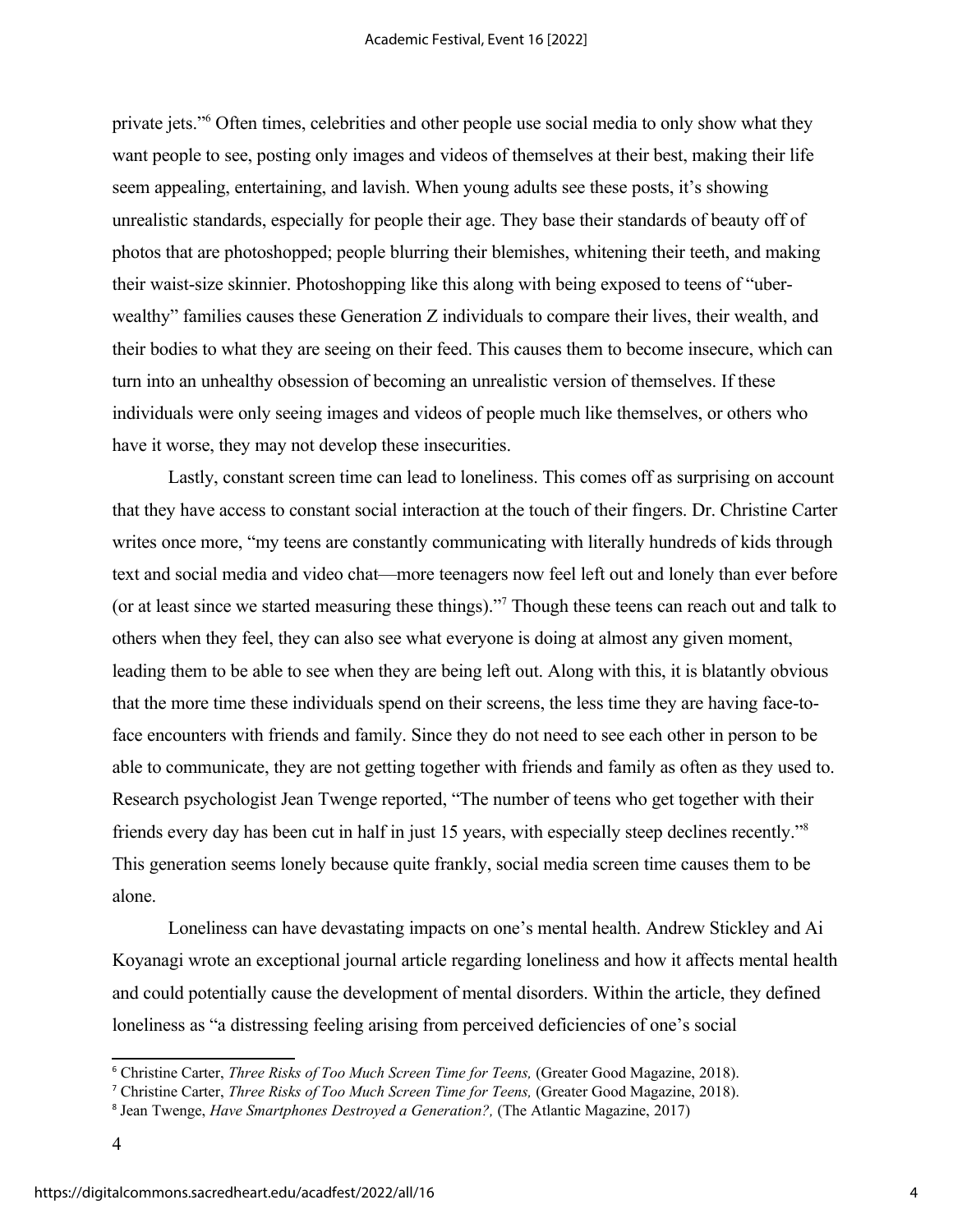relationships."<sup>9</sup> This distressing feeling can take hold of a young person's mental (as well as physical) health. Koyanagi and Stickley write, "loneliness can be a prolonged condition that is associated with a variety of negative health outcomes. In particular, research has linked loneliness to chronic physical conditions such as heart disease and hypertension, and to common mental disorders such as anxiety and depression."<sup>10</sup> Along with this, according to The American Academy of Neurology, "[Loneliness is] a major risk factor for depression and various forms of anxiety as well as cognitive deficits. Loneliness can change the neurochemistry of the brain, turning off the dopamine neurons, which trigger the reward response, and causing some degeneration in the brain when the reward response is not activated."<sup>11</sup> Since loneliness directly affects the neurochemistry in the brain, it can be a major risk factor in developing mental health issues.

The majority of people in the United States feel lonely from time to time, however, many of those people are pretty resilient as the loneliness may only affect them for short periods of time. Feelings of loneliness are personal and affect people differently, however, when those distressing feelings of loneliness last for a prolonged period of time, these feelings can be diagnosed as chronic loneliness. Chronic loneliness is characterized by unrelenting and persistent feelings of being alone and unable to connect with others on a deeper level.<sup>12</sup> These feelings can lead to serious mental and physical health disorders, such as depression, sleep disorders, type 2 diabetes, heart disease, high blood pressure, anxiety, as well as substance use. In serious cases, chronic loneliness can lead to suicide.

In a study performed by the global health service company Cinga in 2019, more than 20,000 individuals aged 18 and older were surveyed using the UCLA Loneliness Scale.<sup>13</sup> 43% of the participants sometimes or always felt isolated. This is an astonishing amount as almost half of the randomly selected 20,000+ participants felt lonely, even before the pandemic. Though Generation  $Z$  has been studied and found to be the loneliest generation in America<sup>14</sup>, many of these

<sup>10</sup> A. Stickley and A. Koyanagi, *Loneliness, common mental disorders and suicidal behavior: Findings from a general population survey,* (Elsevier Journal of Affective Disorders, 2016) 81.

<sup>&</sup>lt;sup>9</sup> A. Stickley and A. Koyanagi, *Loneliness, common mental disorders and suicidal behavior: Findings from a general population survey,* (Elsevier Journal of Affective Disorders, 2016) 81.

<sup>&</sup>lt;sup>11</sup> Colino, *How Loneliness Affects Health*, (Brain and Life, 2020)

<sup>12</sup> Cinga, *Signs and Symptoms of Chronic Loneliness,* (Cinga International, 2019)

<sup>&</sup>lt;sup>13</sup> The UCLA Loneliness Scale is a 20-item scale designed to measure one's subjective feelings of loneliness as well as social isolation. The participants using the scale rate items as either O ("I often feel this way"), S ("I sometimes feel like way"), R ("I rarely feel this way"), and N ("I never feel this way").

Russell, D , Peplau, L. A.. & Ferguson, M. L., *Developing a measure of loneliness,* (Journal of Personality Assessment, 1978) 42, 290-294.

<sup>14</sup> Jena Hilliard, *Study Reveals Gen Z as the Loneliest Generation in America,* (Addiction Center, 2019)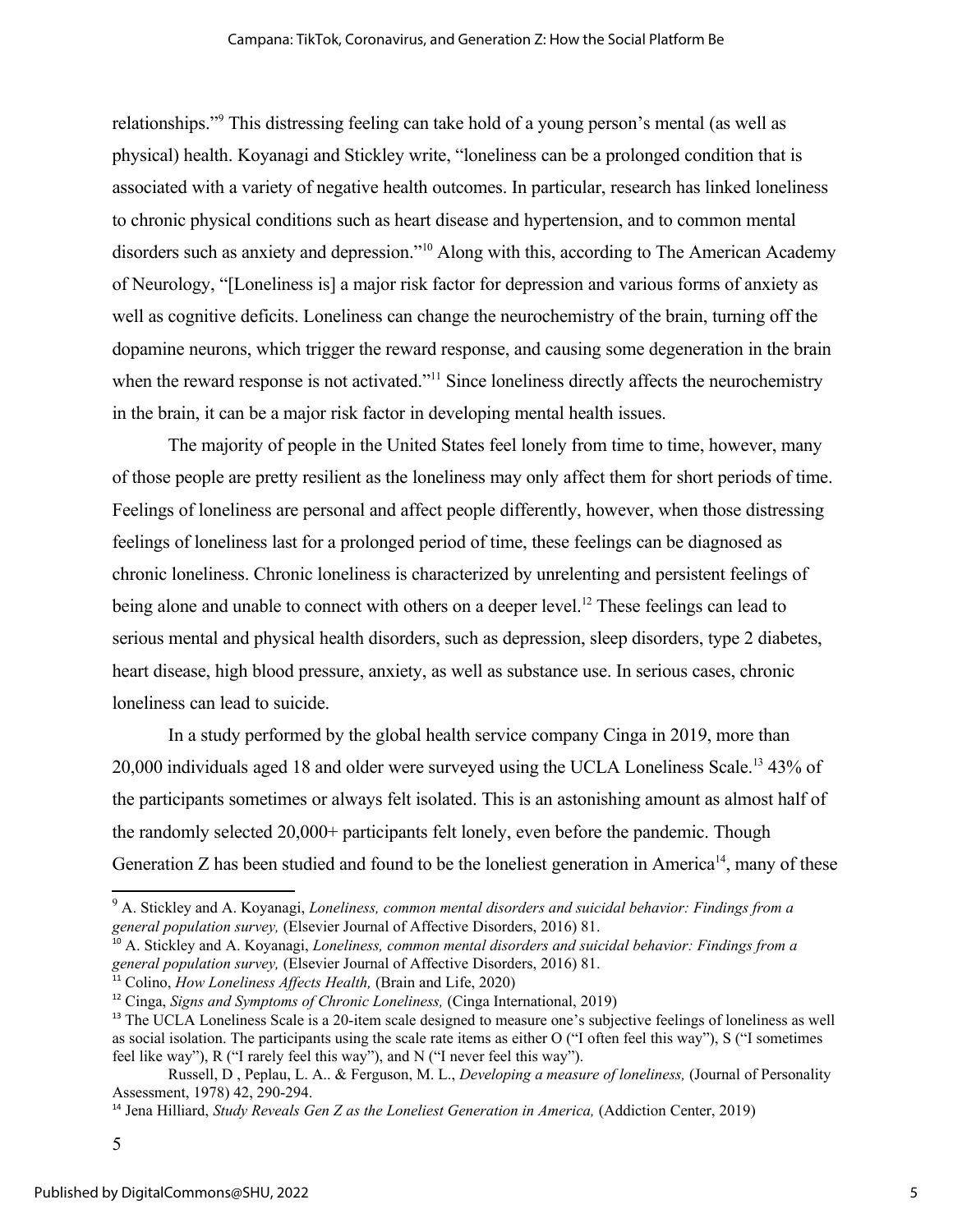young people have not faced the challenges of prolonged feelings of loneliness. Until however, the world as they knew it began to change drastically as the Coronavirus pandemic touched down in the United States.

#### **Mental Health During the Pandemic**

In 2019, to much of Gen Z, pandemic was a word only used in history books or apocalyptic movies. Most of the generation didn't have a grasp on just how serious a pandemic was. After all, in the very beginning, United States citizens *were* told that the symptoms of Covid-19 were like those of the flu, so how serious could it be? As Northeastern U.S. citizens began stocking up on canned food, waiting in long lines at the break of dawn in hopes to grab some rolls of toilet paper, and buying as many disinfectant products as the store allotted per customer, anxieties began to kick in. The seriousness of the situation began to settle, and many did not know how to cope with the drastic changes in everyday lifestyles.

The beginning of the Covid-19 pandemic in the Northeast United States became one of the loneliest times for many of the country's citizens. Those with previous mental health issues, and even those who have never dealt with such issues before, faced increased struggles with their mental health. These mental health conflicts arose from anxiety over their physical health and worries about catching the virus as well as depressive disorders caused by social distancing mandates. Nirmita Panchal, Rabah Kamal, Cynthia Cox, and Rachel Garfield wrote in their 2021 issue brief, "A KFF health tracking poll from July 2020 found that many are reporting specific negative impacts on their mental health and well-being, such as difficulty sleeping, eating, increase in alcohol or substance use, and worsening chronic conditions due to worry and stress over the coronavirus".<sup>15</sup> All these factors were contributors to poor mental health. According to KFF.org, "During the pandemic, a larger than average share of young adults (ages 18-24) report symptoms of anxiety and/or depressive disorder. Compared to all adults, young adults are more likely to report substance use and suicidal thoughts."<sup>16</sup>

Along with these challenges, the older portion of Generation Z faced additional struggles that contributed to their decline in mental health. According to Tess Brigham, a licensed psychotherapist who was quoted in a fact checked article from healthline.com, "Most young people

<sup>&</sup>lt;sup>15</sup> Panchal, Kamal, Cox, Garfield, *The Implications of COVID-19 for Mental Health and Substance Use*, (KFF, 2021).

<sup>&</sup>lt;sup>16</sup> Panchal, Kamal, Cox, Garfield, *The Implications of COVID-19 for Mental Health and Substance Use*, (KFF, 2021).

<sup>6</sup>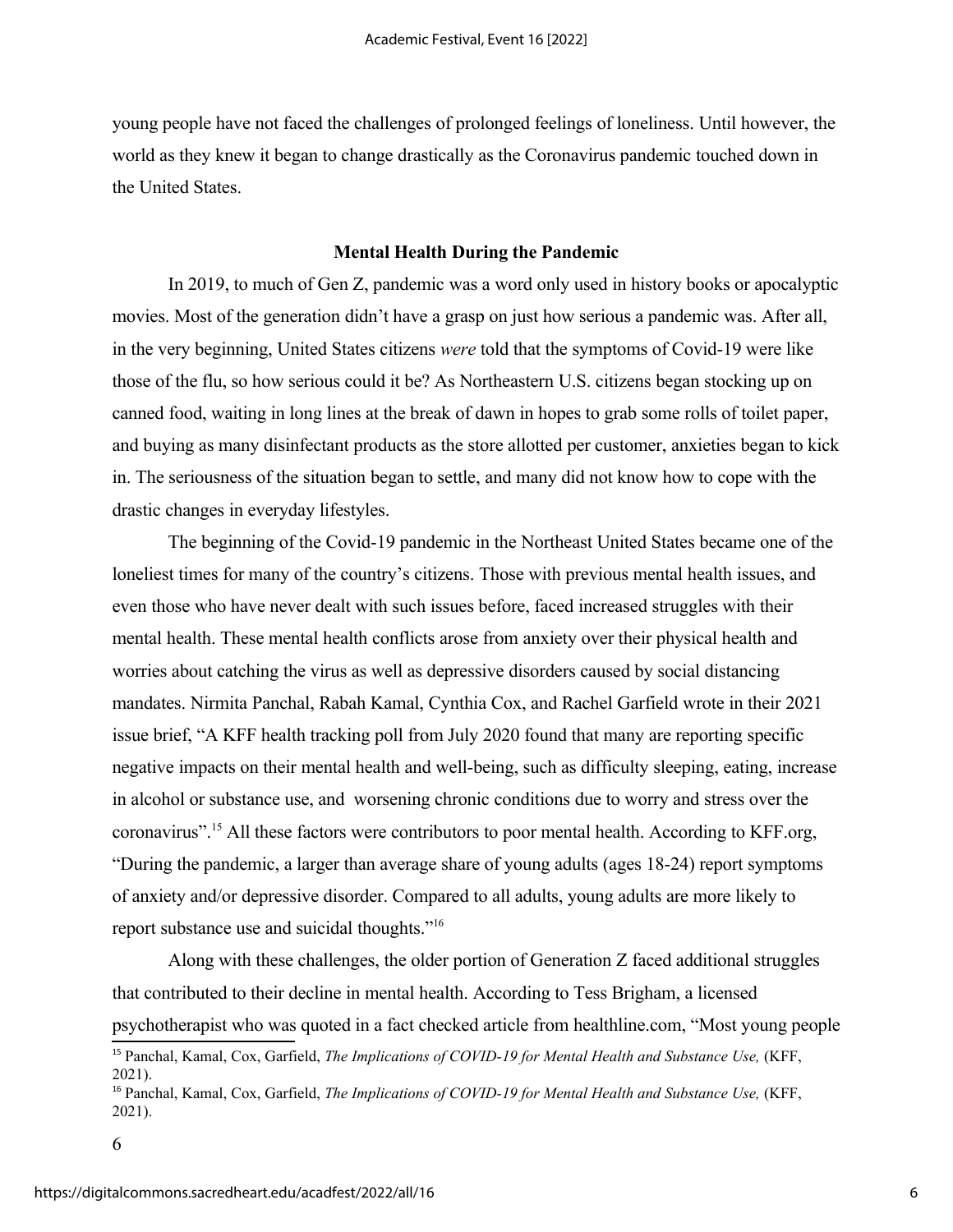aren't married and don't have children," Brigham said. "And while they don't have to wrestle with their kids to pay attention in Zoom school, many of them live alone and live far away from family".<sup>17</sup> She continued explaining while a lot of young adults do live at home with family, not all of them have a good relationship with them. Even those that do have good relationships with their family heavily rely on their friendships at work as well as school and other extra-curricular activities. At the time, there were also many young adults just beginning to establish their postcollege life, creating new friendships and beginning new jobs, all of which were halted in March 2020. According to a journal article written by Wai Kai Hou, Francisco TT Lai, Menachem Ben-Ezra, and Robin Goodwin, "Everyday life can actually be seen as the fundamental context for resilience during trauma and chronic stress."<sup>18</sup> When the world comes to a halt and everyday routines are eradicated, people often lose their sense of stability, leading to anxieties and often times depression.

All these factors contributing, the beginning of the pandemic quickly became one of the loneliest times for this generation. Though as previously stated, they have been recognized as the loneliest generation in the U.S., chronic loneliness is something that many Gen Z'ers have never experienced until 2020. Typical everyday socialization achieved through in-person school, work, and other extracurricular activities, had been cancelled due to the exponentially ravishing pandemic. So, where do many members of Gen Z turn to when they're lonely? Social media of course.

### **Generation Z and How TikTok Became Their Mental Wellness Outlet**

All of Gen Z has grown up in the digital age and has spent a great portion of their lifetime scrolling on social media, almost as if it's second nature. So, when the social isolation and loneliness starts to take its toll, they turn to social media sites to view what their peers and millions of others around the world are up to. It provides an escape from reality. While we now acknowledge and understand (per the research stated in the previous section) that often times social media can take a toll on users mental well-being, according to a journal written by Leia Y. Saltzman, Tonya Cross Hansel, and Patrick S. Bordnick of Tulane University, "Unique to COVID-

<sup>17</sup> Campbell, *Adults Under 24: The Loneliest Group During COVID-19 Restrictions,* (Healthline, 2020).

<sup>18</sup> Hou, Lai, Ben-Ezra, Goodwin, *Regularizing daily routines for mental health during and after the COVID-19 pandemic,* (Journal of Global Health, 2020) 1.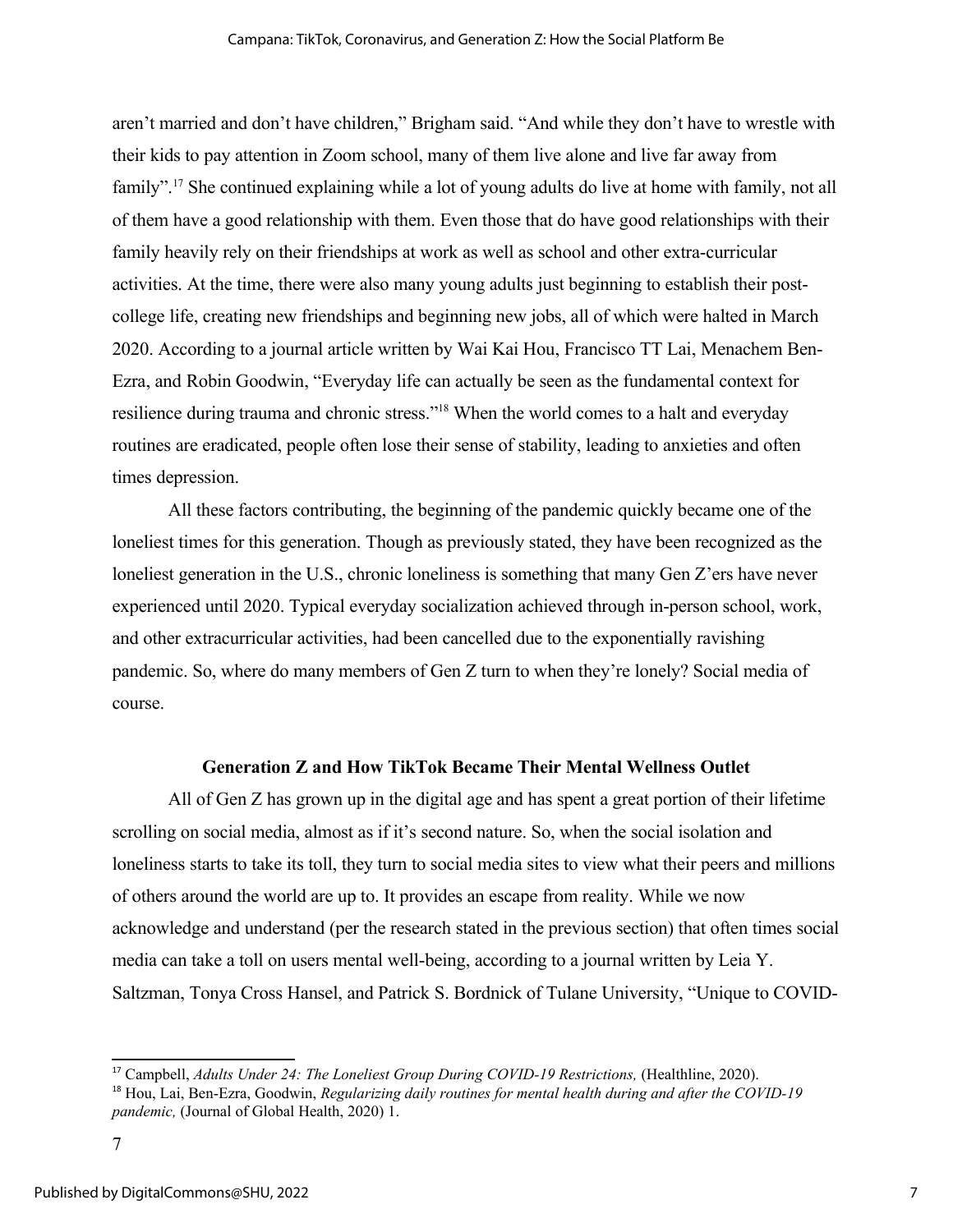19 is the wide access to technology that may help buffer loneliness and isolation that lead to exacerbated mental health problems."<sup>19</sup>

Back in February of 2020, it felt as if all members on Generation Z interacted some way or another with the Chinese social media app TikTok. In February, the app was still up and coming and if you didn't have the app downloaded to your device, you've at least seen TikTok's that were reposted onto other social media apps such as Instagram and Twitter. But as the loneliness grew during the pandemic and people's boredom increased, the app went from up and coming, to the number one downloaded social media app on the app store. Between January and the end of March 2020, the beginning of the COVID-19 pandemic, TikTok's United States user count grew upwards of  $48.3\%$ <sup>20</sup>

Like its 2012 predecessor Vine<sup>21</sup>, TikTok is a social media app where users post, share, like, and comment on short videos, anywhere from 15 seconds to 1 minute long. The app provides users with thousands of dialogue and music options for users to lip-sync to or use in the back of their videos. Though TikTok like all social media platforms has community guidelines, users have the freedom to use the platform for their own creative ways. TikTok is also a relatively easy app to use. Heather Schwedel from Slate news explains navigating the app best, "Like videos from Vine and Instagram Stories and as befitting a mobile-native app, TikTok videos are vertical. That's not the only element of the app that might ring familiar—there are filters à la Snapchat, and you can show appreciation through "hearts," which are essentially the same as 'likes.' The app should seem pretty intuitive if you've logged time elsewhere in the social media–verse."<sup>22</sup> Fundamentally, if you have any of these other social media apps, TikTok may be easy for you to manage. If not, Schwedel explains further, "To explore further, try the magnifying glass icon next to the home icon, where you can search key words and hashtags—yes, TikTok uses hashtags—as well as explore some of what's trending—yes, there's also trending in TikTok. Within videos, tap on the screen to pause (as with Instagram Stories), and look to the right side for the user icon of the

<sup>19</sup> Hansel; Saltzman; Bordnick, *Loneliness, Isolation, and Social Support Factors in Post-COVID-19 Mental Health,* (American Psychological Association, 2020) S56.

<sup>&</sup>lt;sup>20</sup> Williamson, *US Consumers are Flocking to TikTok*, (Insider Intelligence, 2020)

<sup>21</sup> Vine was a free mobile application that similarly to TikTok, allowed it users to share unlimited amounts of short videos with a 6 second maximum length that loop. Acquired by social media app Twitter in 2012, the app debuted on the Apple App Store in the beginning of 2013. Similar to TikTok, you can scroll on your feed to view users videos, however, these videos were only of the people you follow, unlike TikTok where you can watch millions of different users on your main "For You Page", or scroll to the left and view only the people you follow's content. Vine was deleted from the App Store and shut down in December of 2016.

<sup>&</sup>lt;sup>22</sup> Heather Schwedel, *A Guide for TikTok for Anyone Who Isn't a Teen*, (Slate, 2018)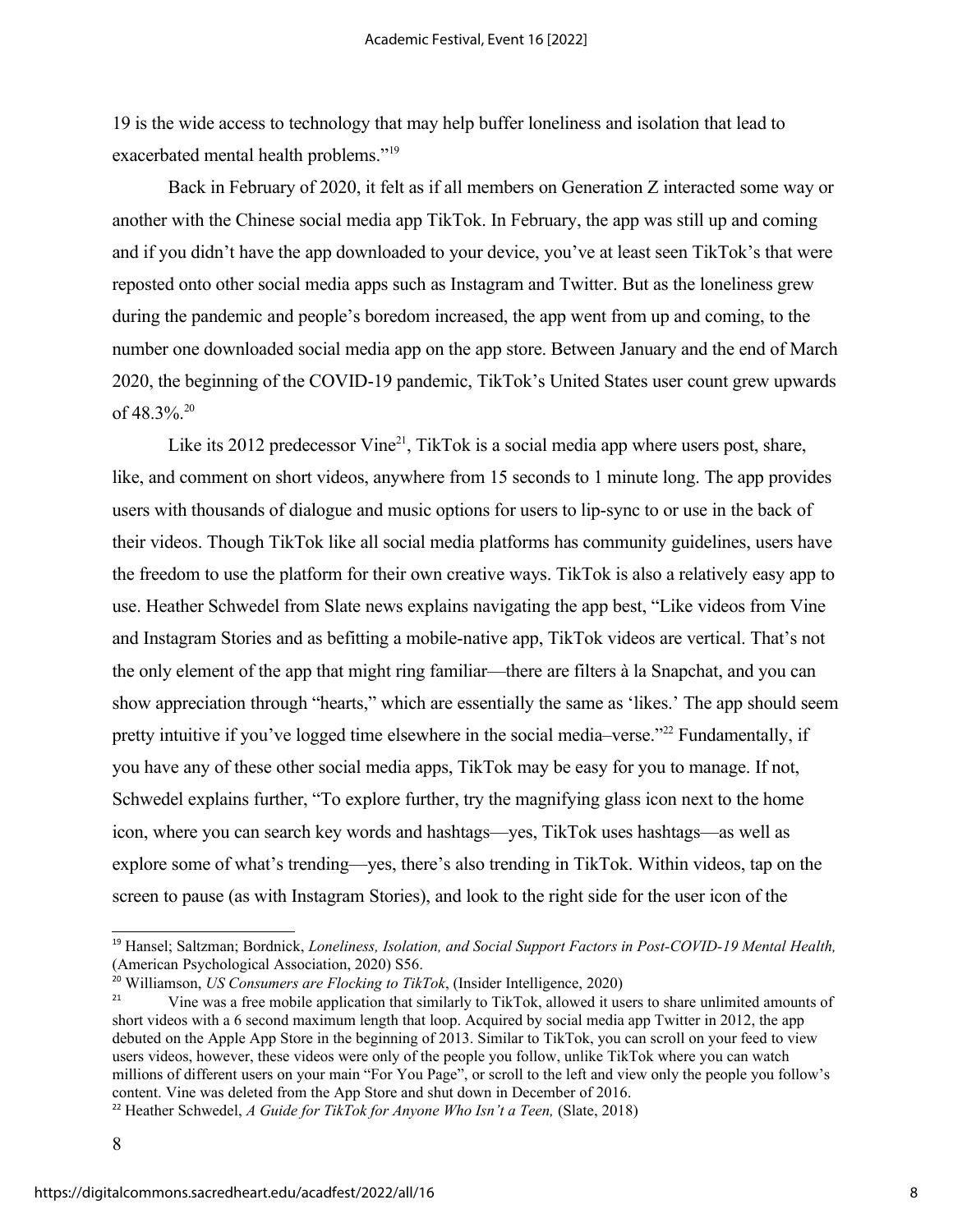video's creator (which will take you to that user's profile), the number of "hearts" it got (you can click to heart it too), and the number of comments it got (click to read them). Along the bottom of the video, find the user's name, caption, and the name of the song that's playing. Captions tend to contain more hashtags that you can explore by clicking on them."<sup>23</sup>

Compared to other social media apps, TikTok has been recognized to be one of the most addicting, as users can scroll on their "For You Page" more commonly known as "FYP" for hours on end. There are multiple factors that contribute to the app's addictiveness. To begin, as soon as you open the app, you are welcomed with catchy music, either from an app or a video on your FYP. Along with this, the feed that's accessed as soon as you open the app is a never-ending stream of videos, which are personalized to your liking using the apps algorithm. TikTok scratches your itch for boredom immediately and with video after video, it ensures that you will be entertained the whole time the app is used.

A writer for Medium's *Data Series* touches on TikTok's addictiveness stating, "TikTok may be addictive if the content provides enough stimulus for the users to exhibit addiction symptoms and a neurological reaction that is consistent with addiction."<sup>24</sup> Some of TikTok's content is more addictive than others, that of which being content containing information and content that is short and captivating. There's a lot of information on TikTok, especially that which is related to the pandemic, and having access to such info improves decision making. As for the content which is short and captivating, "Rewards are treated in the mid brain with a dopamine response just as an intake of foods high in sugar, fat and salt is. This is both true for the consumption, but also for the anticipation of such a reward. Interestingly, TikTok's information is presented in a 15 second form. […] This makes the platform more susceptible to the kinds of stimulus seen in addiction."<sup>25</sup> This addictiveness is what kept Generation Z returning and seeking an outlet for their boredom. The addiction provided a stimulus that they were no longer getting in their daily lives due to the pandemic, so they replaced it with this social media that could.

<sup>&</sup>lt;sup>23</sup> Heather Schwedel, *A Guide for TikTok for Anyone Who Isn't a Teen*, (Slate, 2018)

<sup>24</sup> Data Series, *How TikTok is Addictive: Psychological Impacts of TikTok's Content Recommendation System,*  (Medium, 2020)

<sup>25</sup> Data Series, *How TikTok is Addictive: Psychological Impacts of TikTok's Content Recommendation System,*  (Medium, 2020)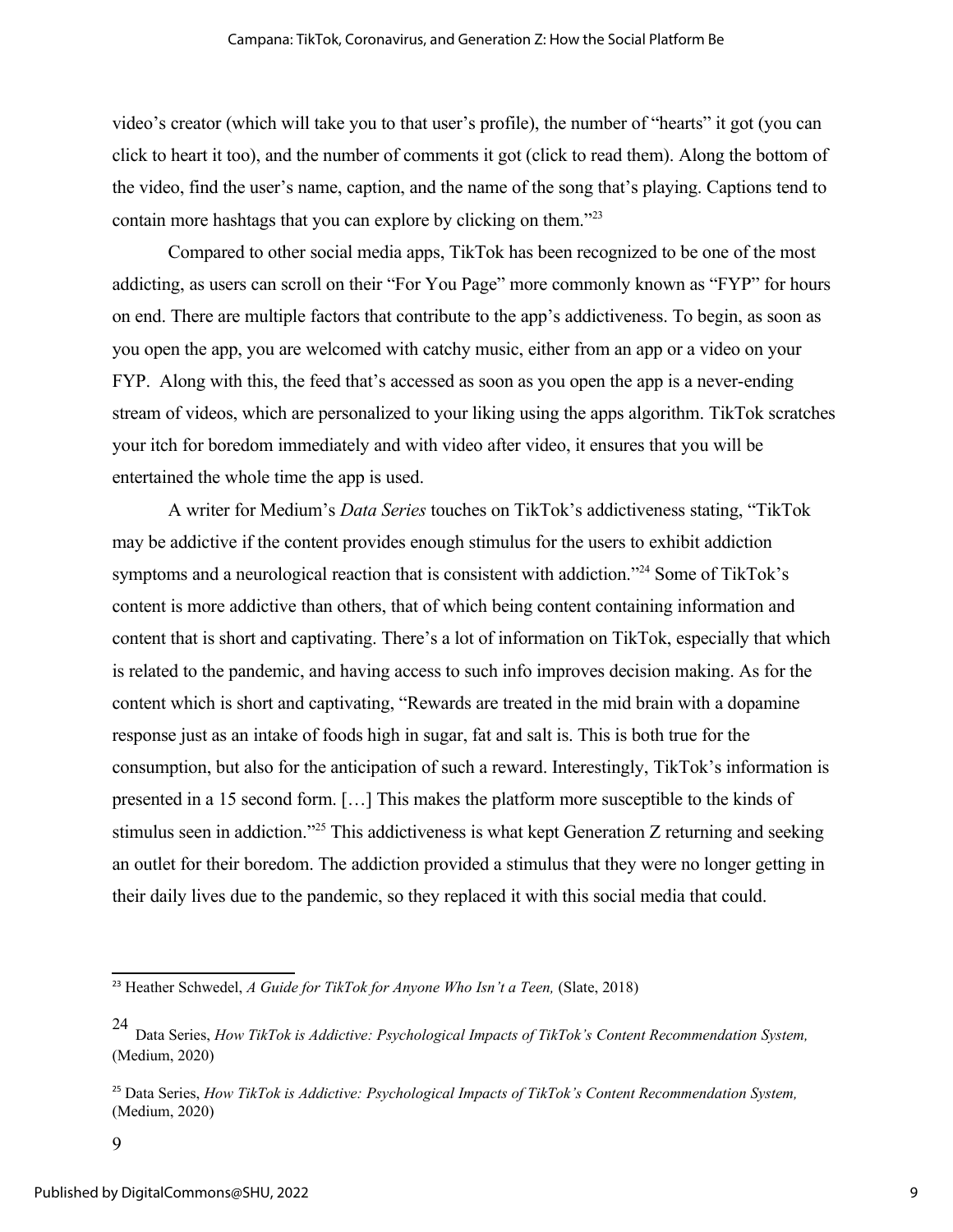Not only was TikTok used to fix Generation Z's boredom throughout the pandemic, it gave a temporary fix to loneliness. With billions of users around the globe, the app gives us insight into other people's lives. TikTok provides a platform for people to connect intimately with each other, using features such a *duets* and *stitches,* people can interact and respond directly to videos. Like most other social media apps, you can like, comment and share the videos as well.

Along with how the social media app connected Generation Z through their response features, the US and the rest of the world helped to fix loneliness through TikTok trends. Short dance videos, the most notable being the *Savage* dance, had the world dancing together. The Savage Dance was a 15 second TikTok dance performed to the song *Savage* by Megan Thee Stallion. Created by TikTok user Keara Wilson, the dance begins with the lyrics, "I'm a savage, yeah. Classy, boujee, ratchet". The dance consists of an arm swing followed by a clap on "yeah". Users then swing their arms, sway their hips in the same direction of their arms, followed by a hip pop. As a relatively easy dance, the trend caught on with teens and celebrities alike, even as Megan Thee Stallion the creator of the song also performed the dance along with stars like Hailey and Justin Bieber. Along with dance trends, there were cooking trends. At one time it seemed like the whole nation was trying new recipes such as whipped coffee or even baking banana bread for the first time. These trends were a source of comfort to Gen Z, as they felt more unity to other users. It also provided a temporary fix to boredom as many people were learning new skills.

TikTok also provided an outlet for Generation Z by reminding them that almost everyone was in the same boat. One of the causes for decline in Generation Z's well-being during the pandemic was the disruption in everyday life and daily routines. According to a journal article written for the Journal of Global Health, "Regularized routines, […] can buffer the adverse impact of stress exposure on mental health, but it is unclear how this message can best be conveyed…"<sup>26</sup> One quarantine trend in particular helped to ease Gen Z's anxieties or depression caused by the change in daily regularized routines. The trend was as simple as TikTok users recording short one minute "day in my life" videos. These videos showed users suffering with mental health issues stemming from change in routines that they are not alone. It also gave great examples of how to create healthy daily routines while in quarantine to keep yourself on track of responsibilities and to keep healthy and active.

<sup>26</sup> Hou, Lai, Ben-Ezra, Goodwin, *Regularizing daily routines for mental health during and after the COVID-19 pandemic,* (Journal of Global Health, 2020) 1.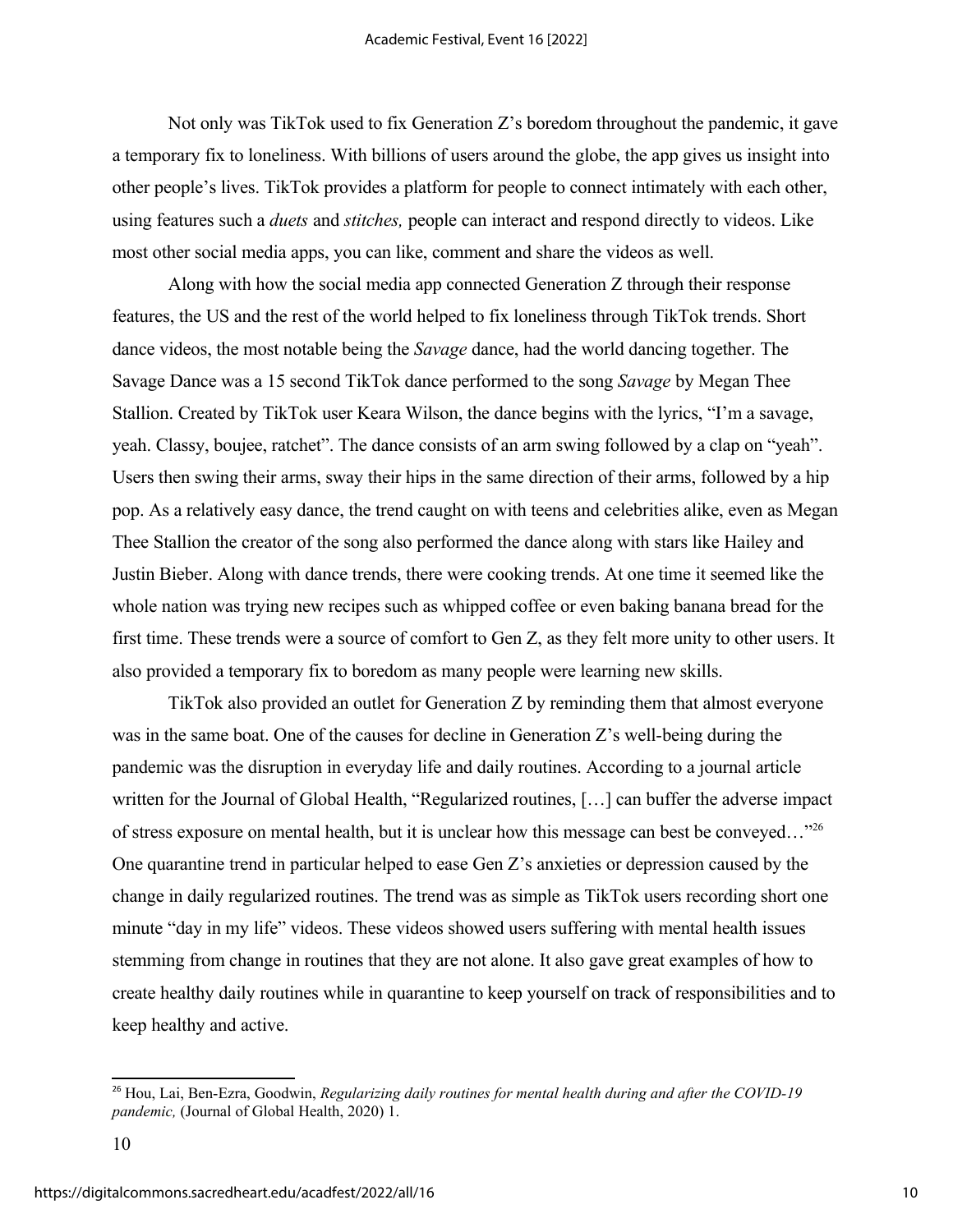Along with these TikTok trends, the app helped inform users on the COVID-19 pandemic. As stated previously per the writer of the Medium article *How TikTok is Addictive* writes, "TikTok has a lot of information. Having access to relevant information can improve decision making. This is why new and relevant information are rewards for our brain."<sup>27</sup> Navigating a pandemic as large as that of COVID-19 was new to Gen Z'ers. This monumental moment in our history can be scary and anxiety inducing. The beginning of the pandemic and the little-known information about it at the time caused many people to worry for their health and the health of their loved ones, especially those with underlying conditions. As you could imagine, many TikTok users were posting videos about the pandemic, some humorous, some filled with fear, and only some filled with factual and useful information. TikTok took a major step to partner with the World Health Organization (WHO) to keep TikTok users informed with accurate and timely information about the ongoing pandemic. TikTok released a statement saying, "At TikTok we're focused on supporting our users by providing accurate information and resources from public health officials, as well as continued support, encouragement, and uplifting videos that our community share with each other during this challenging time. To that end, we've partnered with the World Health Organization (WHO) to create an informational page on TikTok that provides trustworthy information, offers tips on staying safe and preventing the spread of the virus, and dispels myths around COVID-19."<sup>28</sup> At the bottom of each TikTok posted mentioning the pandemic either in the video or in the caption and hashtags of the video, the app places a banner that writes, "Learn the facts about Covid-19" when clicked on, you will be taken to a WHO fact page about the virus. Here they give you information on how to protect yourself, but possibly more important for user's mental wellness, the WHO debunks myths about the virus, easing anxieties from nerve wracking rumors. In addition, the WHO did livestreams where they could talk to TikTok's young user base and answer their questions and concerns live.

TikTok partnering with the WHO, fact checking videos, and providing this accurate information about the Covid-19 pandemic was beneficial to mental health because false or limited information about this serious topic left many Gen Z'ers anxious. University of California San Francisco Professor, Nina Bai writes, "When threats are uncertain, such as the current coronavirus situation, our anxious minds can easily overestimate the actual threat and underestimate our ability

<sup>27</sup> Data Series, *How TikTok is Addictive: Psychological Impacts of TikTok's Content Recommendation System,*  (Medium, 2020)

<sup>28</sup> TikTok, *Statement About Partnering With the WHO,* (TikTok, 2020).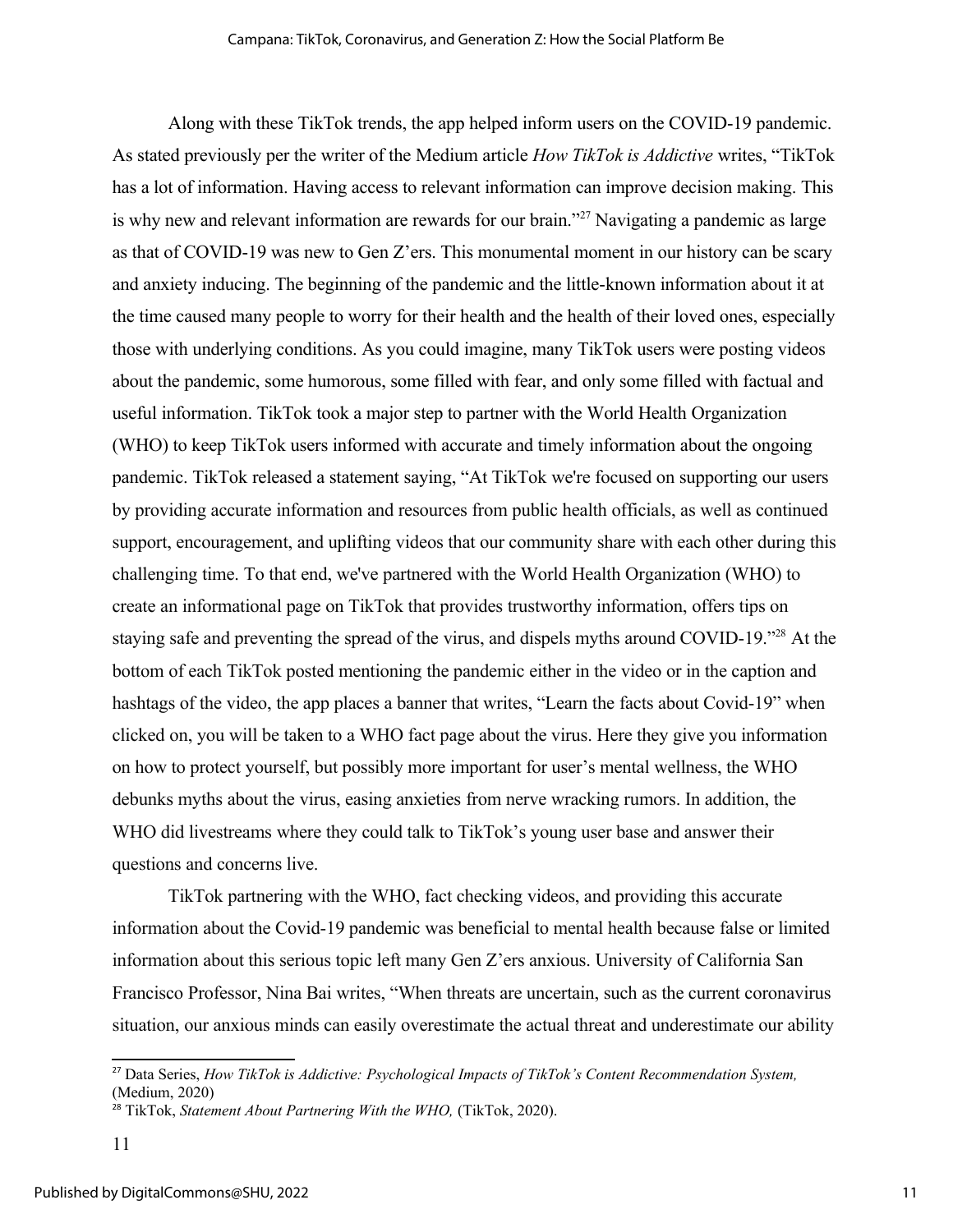to cope with it."<sup>29</sup> She continues informing readers how increased anxiety can cause us to make irrational decisions, panic, and even create new problems. Anxiety can foster poor prevention and safeguarding procedures which are necessary to staying healthy during the pandemic. TikTok partnering with the WHO provided accurate information to ease Generation Z's anxieties about the pandemic. This allows users to be more in control of their anxiety, allowing them to prevent themselves from catching the disease and safeguarding themselves from it. Along with this, this partnership provided users with relevant information. In doing so, provided rewards to the viewers brain, therefore increasing dopamine (associated with the pleasure response), and providing users with a temporary fix to anxiety.

Typically, when people struggle with their mental health, they visit a psychologist or a therapist. The psychologist or therapist is able to give them tips on how to cope and is someone who people feel comfortable venting their feelings and problems to. However, amidst the pandemic, people were unable to make appointments due to factors such as the large volume of clients seeking therapy, feeling uncomfortable going in public with the worry of getting sick, or just simply not having the financial resources needed in order to get this help. According to American Counseling Association's counselor and chief learning officer, Lynne Linde, "We've always had a shortage of mental health providers, and the pandemic has made it that much worse."<sup>30</sup> Psychologists and therapists were seeing more patience while experiencing less cancellations than the previous year. Along with this, according to the American Psychology Association (ACA), 74% of psychologists were treating more patients with anxiety disorder than before the pandemic, 30% of which, were unable to meet the demand. This led to what the ACA states to be "a severe shortage of mental health providers in rural communities."<sup>31</sup> Fortunately, many therapists and psychologists turned to social media to offer help to those who were unable to get the support they needed. They turned to TikTok to provide advice for free.

Kaya Yurieff a writer for CNN published an article about how clinical psychologist Dr. Julie Smith turned her profession to TikTok to help users get through the pandemic. Smith knew that many people were battling with their mental health during the pandemic and knew that TikTok provided a perfect platform for her to use her skills to help these people. Yurieff wrote, "Smith, who also uses Instagram and YouTube, joined TikTok last fall because she didn't see mental health

<sup>&</sup>lt;sup>29</sup> Nina Bai, *Feeling Anxiety About Coronavirus? A Psychologist Offers Tips to Stay Clearheaded, (University of* California San Francisco, 2020)

<sup>&</sup>lt;sup>30</sup> Ken Budd, *Having Touble Finding a Therapist? You're not alone*, (AARP, 2021)

<sup>&</sup>lt;sup>31</sup> Ken Budd, *Having Touble Finding a Therapist? You're not alone*, (AARP, 2021)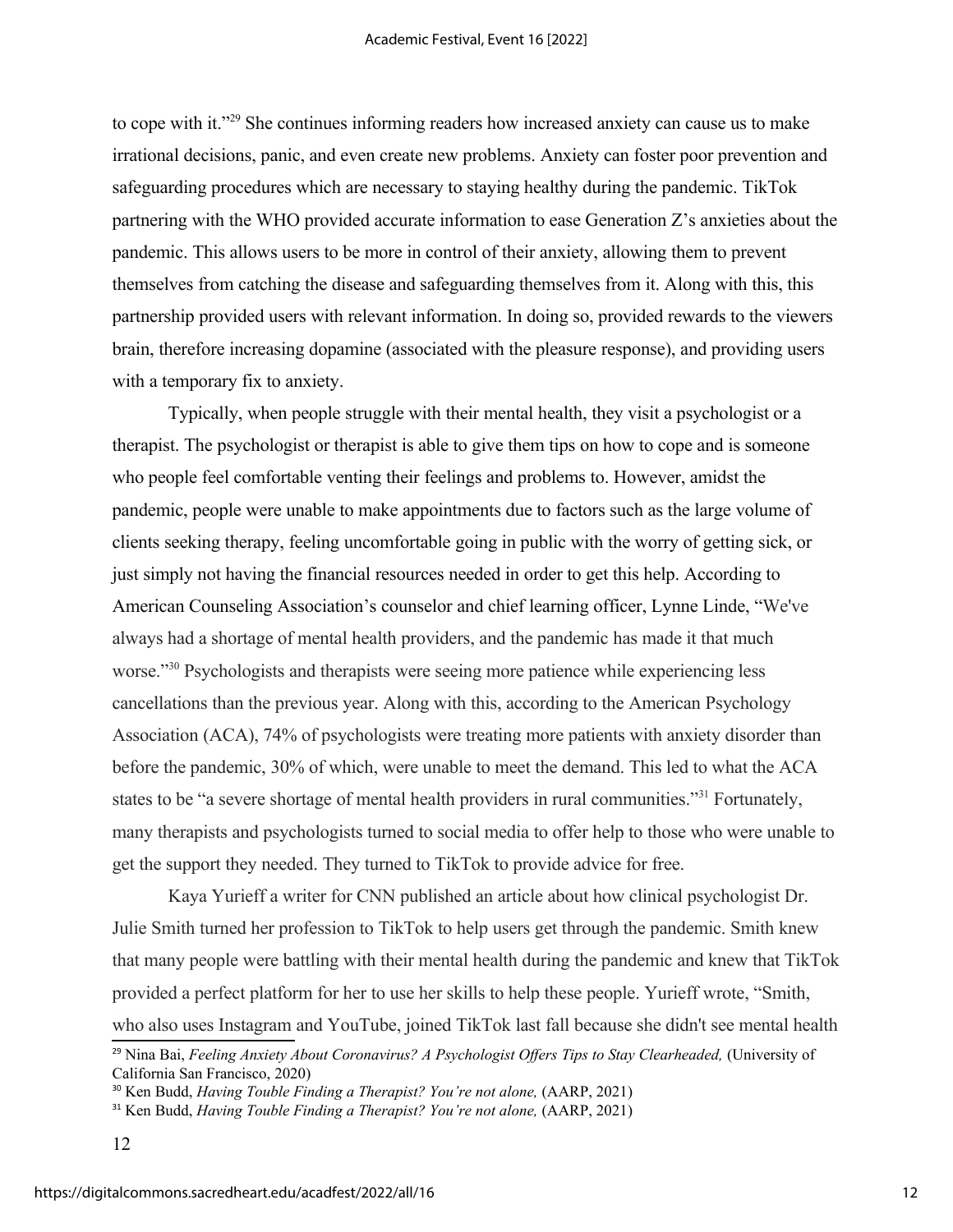professionals on the short-form video app, which is popular with teens and known for lighthearted content, comedy and dance routines. She hoped to call attention to simple skills people can use to improve their mental health. That goal has arguably only taken on greater urgency in recent months due to the pandemic."<sup>32</sup> What Smith's videos aimed to do was to help TikTok users that were struggling with their mental health manage their anxiety and worries about the state of the environment around them. In many videos, Dr. Julie Smith tackles the issues of loneliness, anxiety, and depression. She also offers tips on how to combat them during the pandemic. One video in particular stood out to me as I visited her page. The video is titled, "This year loneliness has hit the world like never before." She informs viewers that loneliness is associated with serious physical and mental health problems. Her advice, take your loneliness seriously, treat it like any other health issue, and make human connection a priority. Since connecting with others in person was not necessarily a responsible way to deal with loneliness, she encourages viewers to make a phone call to someone they're missing or someone they can talk to. In a socially distanced way, take a gift to a neighbor, video call a friend or family member so you can see their face, or even start a conversation with the cashier at your grocery store while you are out.

Not only was this TikTok therapy free, it proved to work as well. Lauren Carbran from The Huffington Post wrote of her first-hand experience with TikTok psychologists. She wrote of how she even followed Dr. Julie Smith as well as psychologist Dr. Janine Kreft. She stated, "There was so much undiscovered content for people like me here, whether you were looking for a daily mantra or needed support during this tough time. Suddenly, instead of suffering from intense claustrophobia at home and feeling out of sorts on my daily walk, I relied on TikTok to release my nervous energy."<sup>33</sup> Not only did psychologists help TikTok users, many other users who were suffering with the same mental health issues were supporting users with videos under hashtags like "#anxiety" and "#feelgood" with personal tips and help from their own personal experiences. Throughout the pandemic, much of generation Z worked together to end the stigma of reaching out and communicating with others about mental health. By talking about mental health struggles that an increasing number of citizens face, it debunks myths surrounding these issues as well as removes false notions surrounding mental health disorders. Once the stigma is removed, people will no longer feel scared to ask for help because they will no longer feel judged.

<sup>&</sup>lt;sup>32</sup> Kaya Yurieff, *These therapists are using TikTok to help you get through the pandemic, (CNN Business, 2020)* 

<sup>&</sup>lt;sup>33</sup> Lauren Carbran, *TikTok Has Become My Sanctuary from Coronavirus Anxiety*, (Huffington Post, 2020)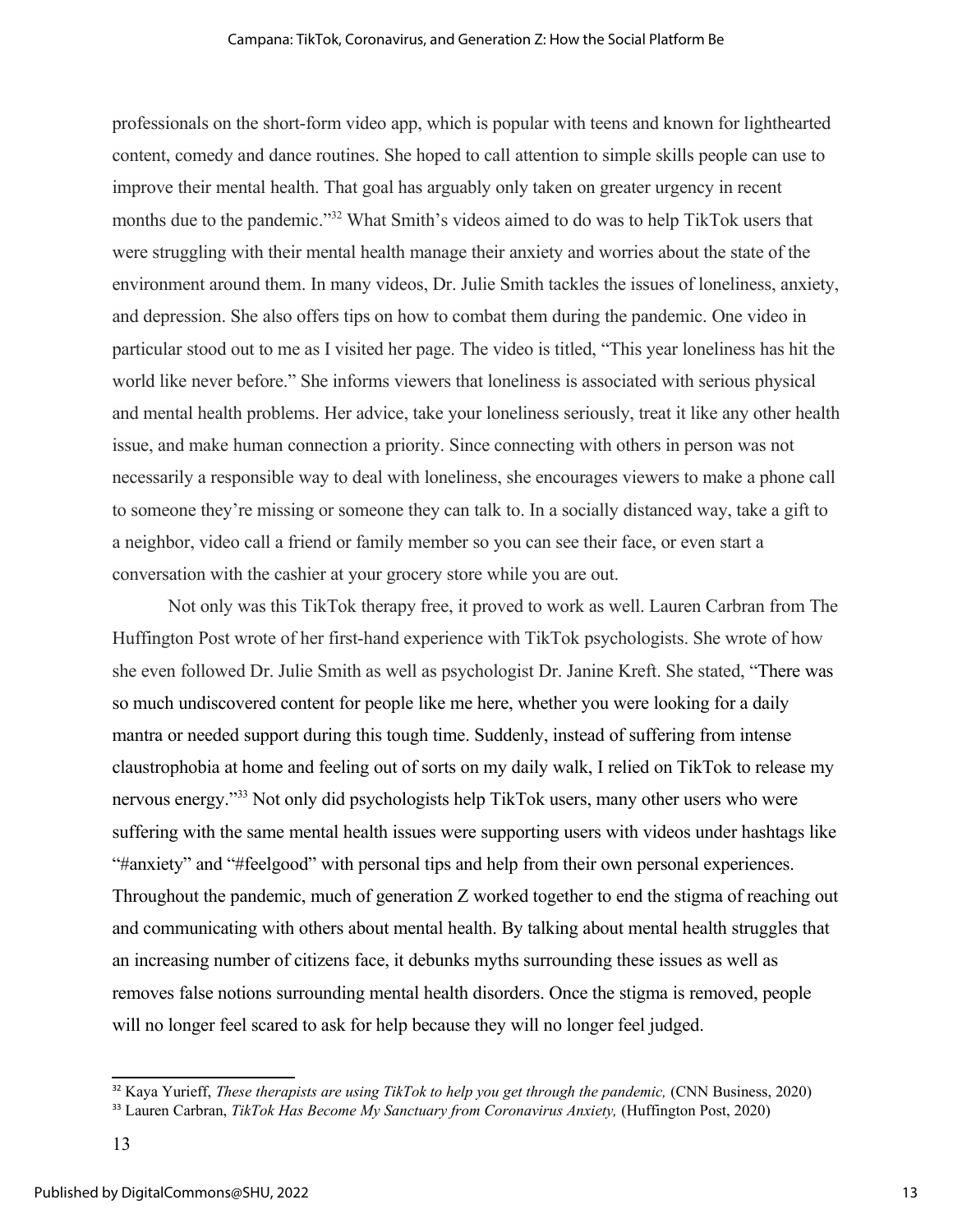Unprecedented times can be nerve wracking, emotional, and trying for anyone of any age but especially for young people such as Generation Z. A generation recognized pre-pandemic for high rates of mental health problems such as anxiety and depression faced new barriers for their mental wellness when the United States and rest of the world was rocked with the Covid-19 pandemic. But Gen Z did what they do best, and they turned to social media to cure their loneliness, mental health struggles, and boredom. As we do not typically recognize social media as being good for mental health, TikTok's features allowed Generation Z users to remain connected with people, find tips to create a healthy lockdown lifestyle, find relevant and fact checked information on Covid-19 from the World Health Organization, as well as speak to and take tips from licenses psychologists, all of which proved to be beneficial for improving users mental wellness.

Though it feels like years since the beginning of the pandemic and though it feels never ending, we have come a long way. As my generation faced new challenges we have never experienced before, we contributed to putting an end to the stigma surrounding mental health. Mental health may never seem like a 'trendy' subject. However, when you are provided an outlet such as TikTok and are able to speak about your mental health struggles and seek help and guidance for them, it provides comfort for a Gen Z individual who often feels judged on such platforms.

As a member of Generation Z and someone who considers themselves well informed and up to date on social media sites, I can attest to the fact that TikTok is like no other app. Though I joined the social media site before the pandemic, I found myself relying on the app to 'keep me sane' in the beginning of the Covid-19 pandemic. In a time where it was normal to feel more distant and lonelier than ever, I felt connected with the world. We were all learning the same dances, learning from each other and about each other, and helping each other through a time which the world hopes to never face again, all through an app on my phone.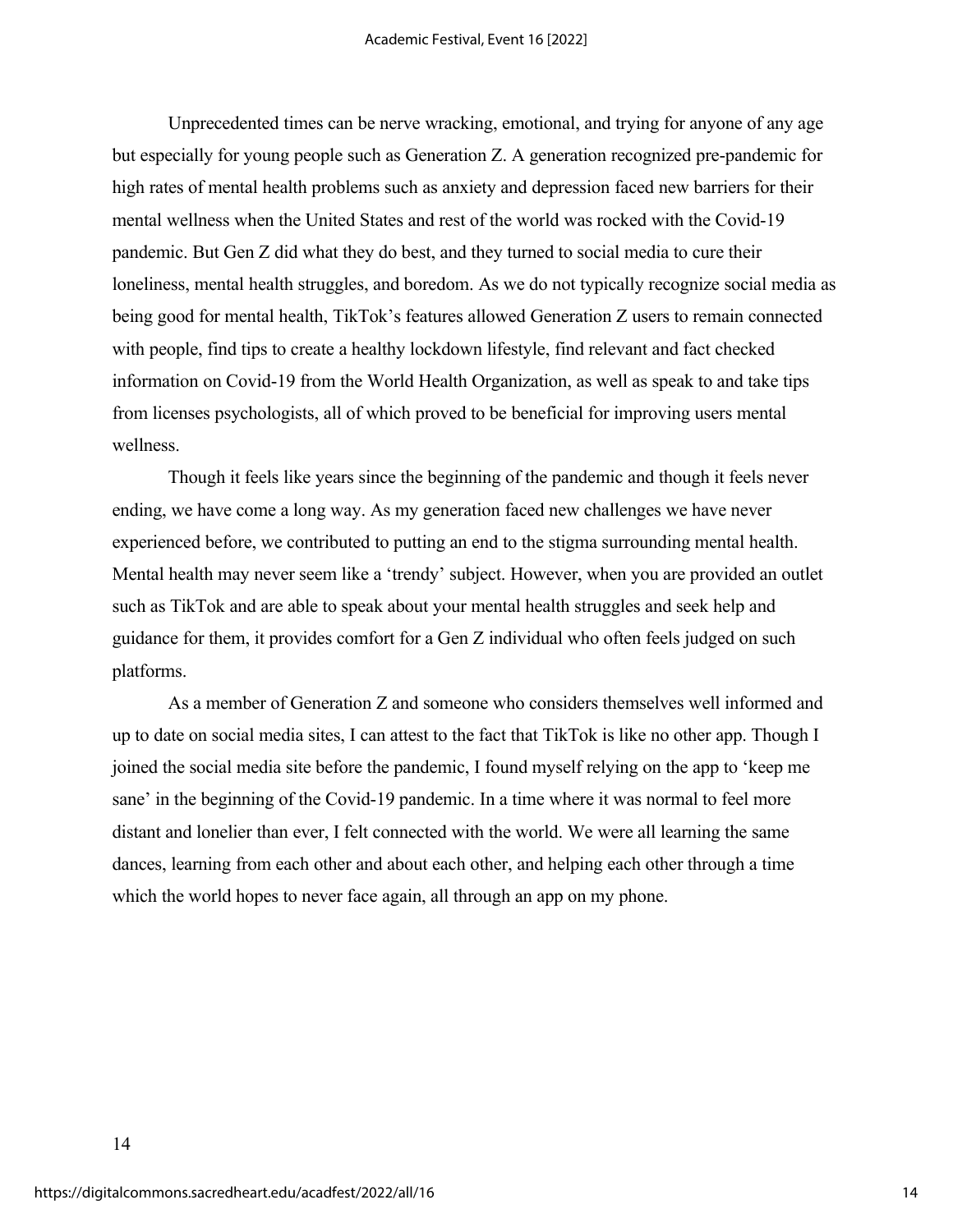#### Work Cited

- Arends, Brett. "Teens Are Spending Nearly Half Their Waking Hours on Screens and That Can Have Scary, Lasting Effects." MarketWatch. October 28, 2019. Accessed May 06, 2021. https://www.marketwatch.com/story/the-scarylasting-effects-of-too-much-screen-time-on-children-2019-04-10.
- Budd, Ken. "Many Are Having Trouble Finding Therapists During COVID." AARP. March 22, 2021. Accessed May 06, 2021. https://www.aarp.org/health/conditions-treatments/info-2021/covid-causes-therapist-shortage.html.
- Campbell, Leah. "Adults Under 21: The Loneliest Age Group During COVID-19 Restrictions." Health Line. November 23, 2020. https://www.healthline.com/health-news/adults-under-24-the-loneliest-age-group-during-covid-19-restrictions.
- Carbran, Lauren. "TikTok Has Become My Sanctuary From Coronavirus Anxiety." HuffPost UK. May 13, 2020. Accessed May 06, 2021. https://www.huffingtonpost.co.uk/entry/tiktok-coronavirus\_uk\_5ebaab9bc5b63c14c844a224.
- Christine Carter. "Three Risks of Too Much Screen Time for Teens." Greater Good. November 27, 2018. Accessed May 06, 2021. https://greatergood.berkeley.edu/article/item/three\_risks\_of\_too\_much\_screen\_time\_for\_teens.
- "Feeling Anxiety About Coronavirus? A Psychologist Offers Tips to Stay Clearheaded." Feeling Anxiety About Coronavirus? A Psychologist Offers Tips to Stay Clearheaded | UC San Francisco. April 22, 2021. Accessed May 06, 2021. https://www.ucsf.edu/news/2020/03/416836/feeling-anxiety-about-coronavirus-psychologist-offers-tips-stayclearheaded.
- "Generation Z's Mental Health Issues." The Annie E. Casey Foundation. March 3, 2021. Accessed May 06, 2021. https://www.aecf.org/blog/generation-z-and-mental-health/.
- Hou, Wai Kai, Francisco Tt Lai, Menachem Ben-Ezra, and Robin Goodwin. "Regularizing Daily Routines for Mental Health during and after the COVID-19 Pandemic." *Journal of Global Health* 10, no. 2 (2020): 1 . doi:10.7189/jogh.10.020315.